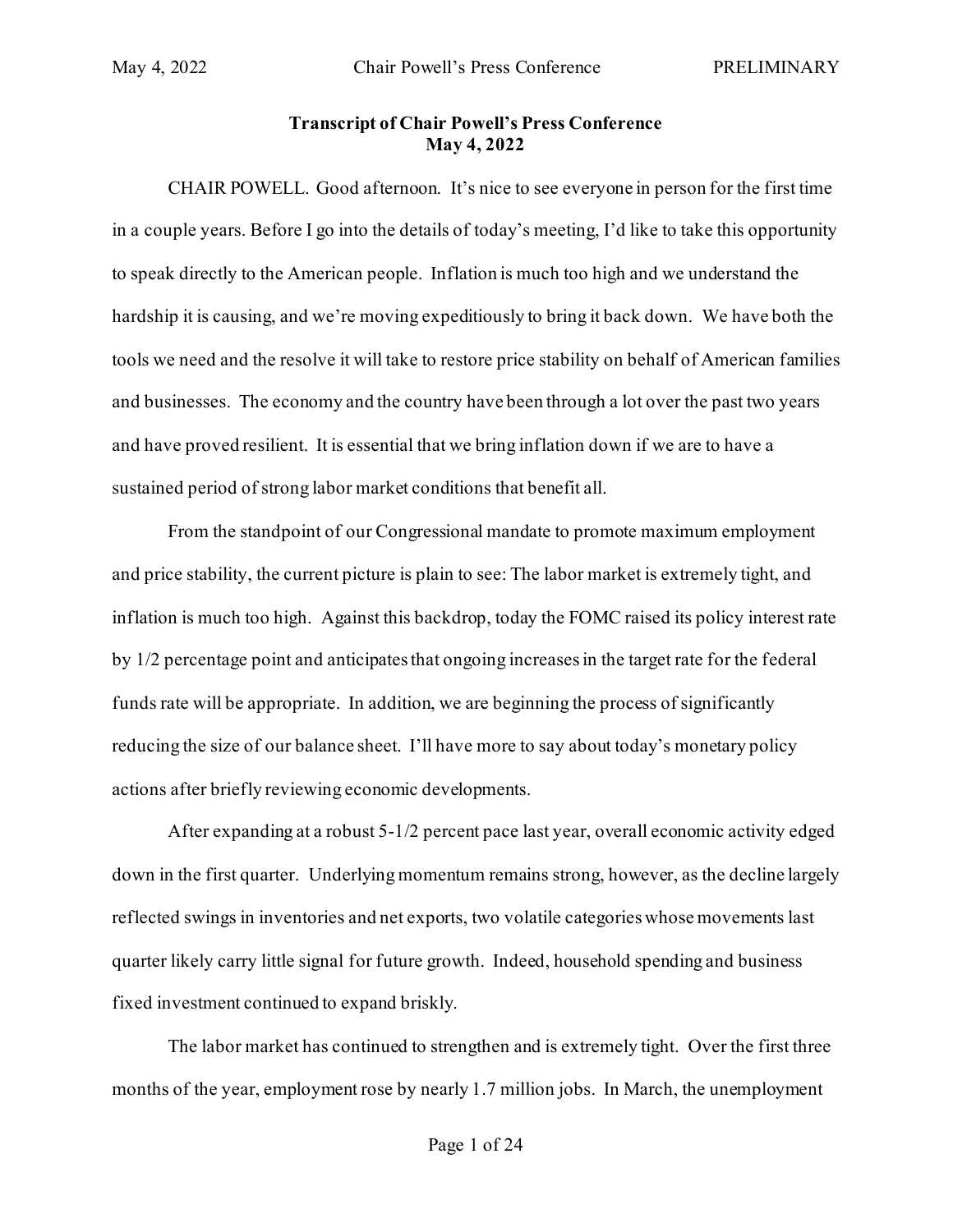rate hit a post-pandemic and near five-decade low of 3.6 percent. Improvements in labor market conditions have been widespread, including for workers at the lower end of the wage distribution as well as for African Americans and Hispanics. Labor demand is very strong, and while labor force participation has increased somewhat, labor supply remains subdued. Employers are having difficulties filling job openings, and wages are rising at the fastest pace in many years.

Inflation remains well above our longer-run goal of 2 percent. Over the 12 months ending in March, total PCE prices rose 6.6 percent; excluding the volatile food and energy categories, core PCE prices rose 5.2 percent. Aggregate demand is strong, and bottlenecks and supply constraints are limiting how quickly production can respond. Disruptions to supply have been larger and longer lasting than anticipated, and price pressures have spread to a broader range of goods and services. The surge in prices of crude oil and other commodities that resulted from Russia's invasion of Ukraine is creating additional upward pressure on inflation. And COVID-related lockdowns in China are likely to further exacerbate supply chain disruptions as well.

Russia's invasion of Ukraine is causing tremendous loss and hardship, and our thoughts and sympathies are with the people of Ukraine. Our job is to consider the implications for the U.S. economy, which remain highly uncertain. In addition to the effects on inflation, the invasion and related events are likely to restrain economic activity abroad and further disrupt supply chains, creating spillovers to the U.S. economy through trade and other channels.

The Fed's monetary policy actions are guided by our mandate to promote maximum employment and stable prices for the American people. My colleagues and I are acutely aware that high inflation imposes significant hardship, especially on those least able to meet the higher costs of essentials like food, housing, and transportation. We are highly attentive to the risks that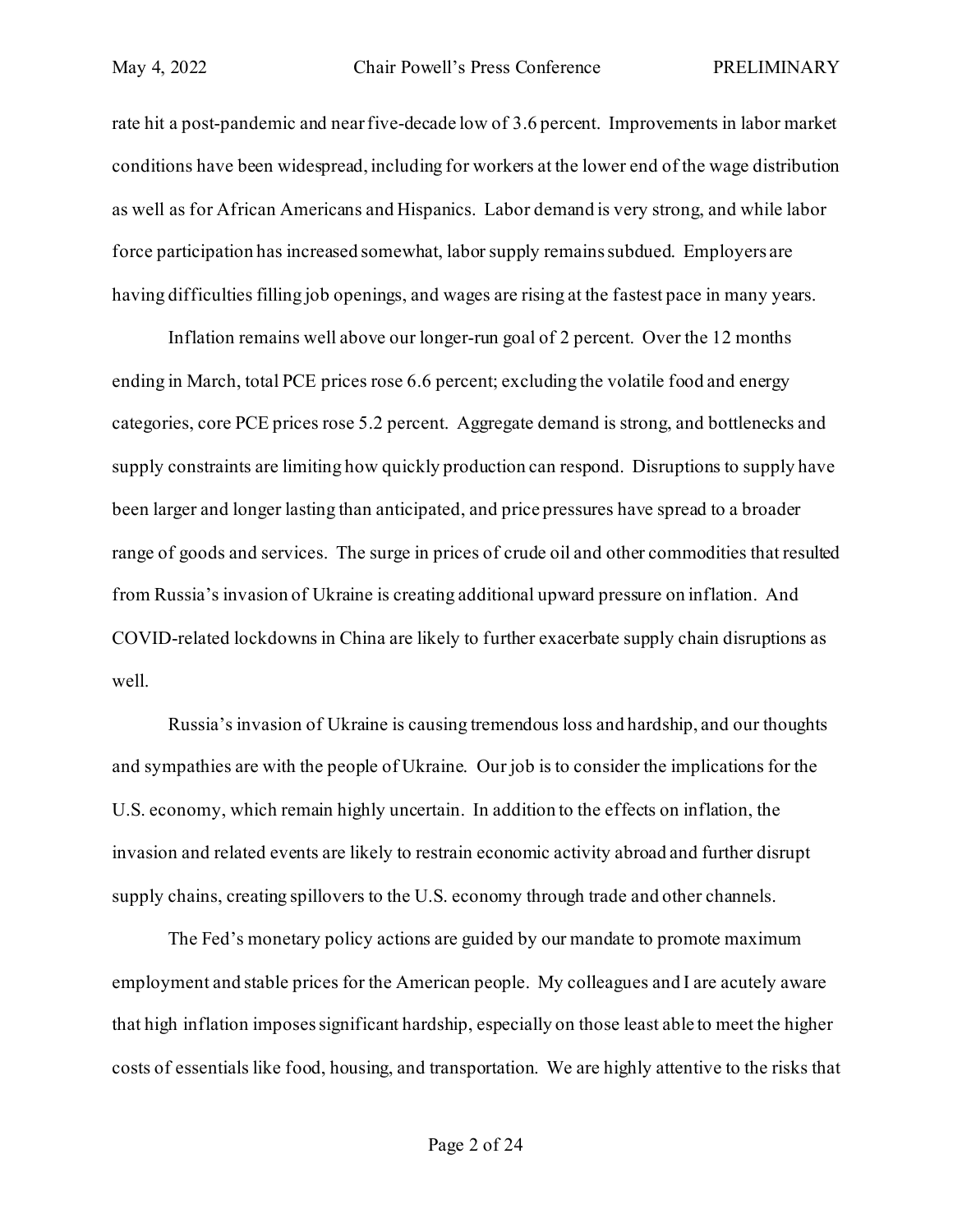high inflation poses to both sides of our mandate, and we are strongly committed to restoring price stability.

Against the backdrop of the rapidly evolving economic environment, our policy has been adapting, and it will continue to do so. At today's meeting the Committee raised the target range for the federal funds rate by 1/2 percentage point and stated that it anticipates that ongoing increases in the target range will be appropriate. We also decided to begin the process of reducing the size of our balance sheet, which will play an important role in firming the stance of monetary policy. We are on a path to move our policy rate expeditiously to more normal levels. Assuming that economic and financial conditions evolve in line with expectations, there is a broad sense on the Committee that additional 50 basis point increases should be on the table at the next couple of meetings. We will make our decisions meeting by meeting, as we learn from incoming data and the evolving outlook for the economy. And we will continue to communicate our thinking as clearly as possible. Our overarching focus is using our tools to bring inflation back down to our 2 percent goal.

With regard to our balance sheet, we also issued our specific plans for reducing our securities holdings. Consistent with the principles we issued in January, we intend to significantly reduce the size of our balance sheet over time in a predictable manner by allowing the principal payments from our securities holdings to roll off the balance sheet, up to monthly cap amounts. For Treasury securities, the cap will be \$30 billion per month for three months and will then increase to \$60 billion per month. The decline in holdings of Treasury securities under this monthly cap will include Treasury coupon securities and, to the extent that coupon securities are less than the monthly cap, Treasury bills. For agency mortgage-backed securities, the cap will be \$17.5 billion per month for three months and will then increase to \$35 billion per month.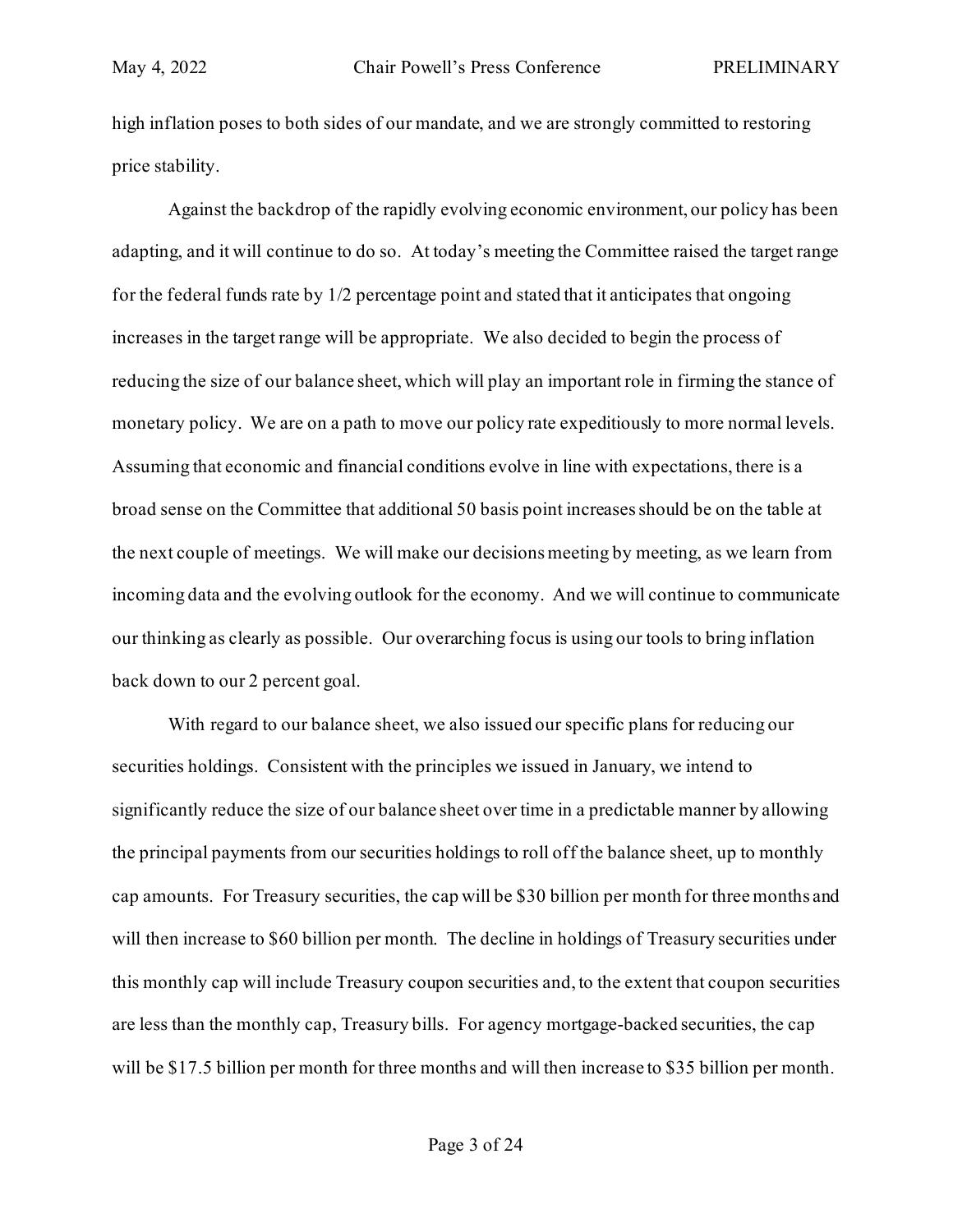At the current level of mortgage rates, the actual pace of agency MBS runoff would likely be less than this monthly cap amount. Our balance sheet decisions are guided by our maximum employment and price stability goals, and in that regard, we will be prepared to adjust any of the details of our approach in light of economic and financial developments.

Making appropriate monetary policy in this uncertain environment requires a recognition that the economy often evolves in unexpected ways. Inflation has obviously surprised to the upside over the past year, and further surprises could be in store. We therefore will need to be nimble in responding to incoming data and the evolving outlook. And we will strive to avoid adding uncertainty to what is already an extraordinarily challenging and uncertain time. We are highly attentive to inflation risks. The Committee is determined to take the measures necessary to restore price stability. The American economy is very strong and well positioned to handle tighter monetary policy.

To conclude, we understand that our actions affect communities, families, and businesses across the country. Everything we do is in service to our public mission. We at the Fed will do everything we can to achieve our maximum employment and price stability goals. Thank you, and I look forward to your questions.

NICK TIMIRAOS. Nick Timiraos, the Wall Street Journal. Chair Powell, the unemployment rate at 3.6 percent in March is now essentially at the level that the Committee had expected would prevail over the next three years. And at the bottom end of FOMC participants' projections for the longer run rate that you submitted in the projection to the last meeting. How has your outlook for further declines in the unemployment rate changed since March? What does this imply for your inflation forecast? And how has your level of confidence changed with the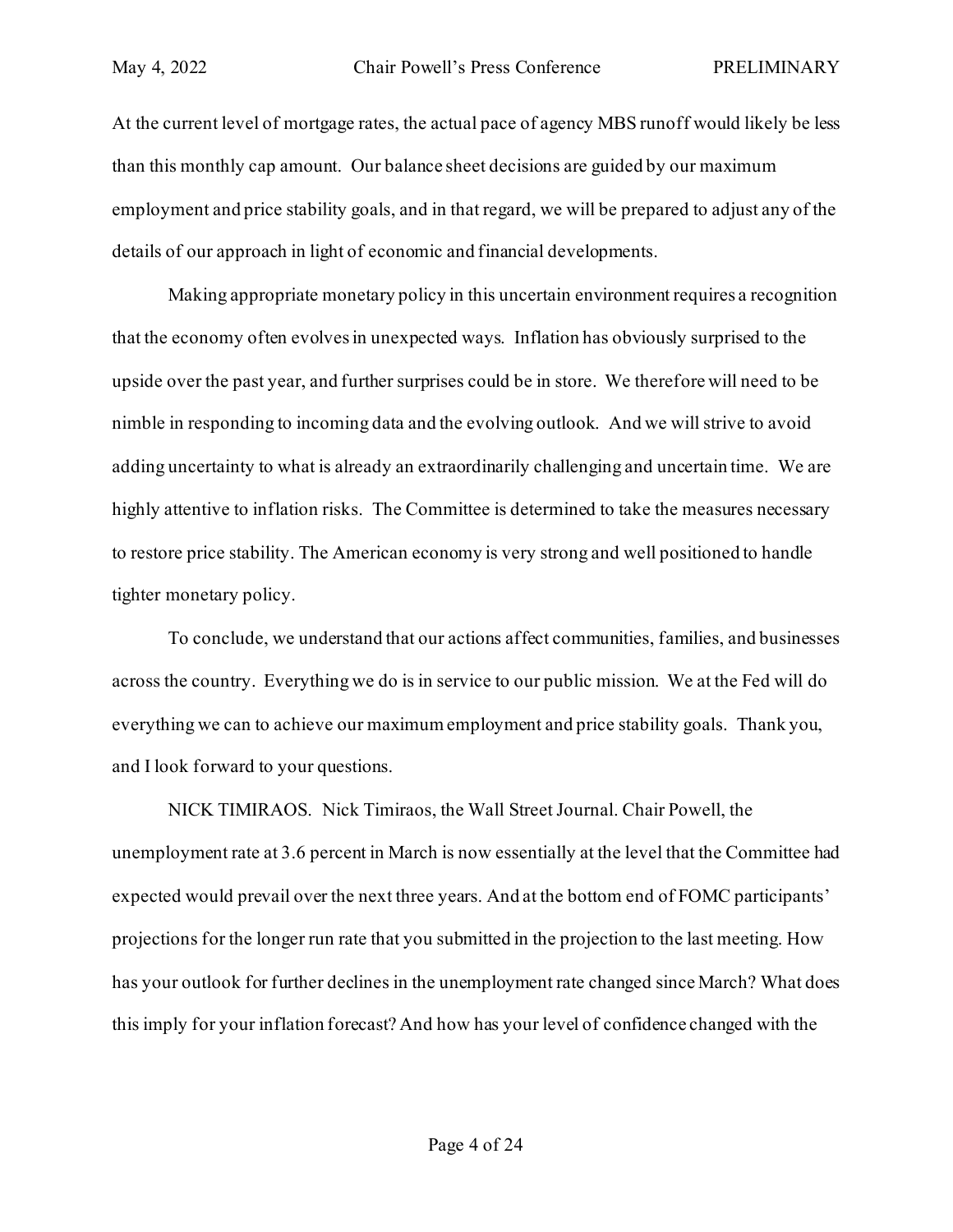regard -- with regard to the feasibility of slowing hiring without pushing the economy into recession? Thanks.

CHAIR POWELL. Thank you. So, you're right, 3.6 percent unemployment is just about as low as it's been in 50 years. And I would say that I expect and Committee members generally expect that we'll get some additional participation. So people will be coming back into the labor force. We've seen that particularly among prime age people. And that will, of course tend to hold the unemployment rate up a little bit. I would also expect though, that job creation will slow. Job creation has been, you know, more than half a million per month, in recent months, very, very strong, particularly for this stage of the economy. And so we think with fiscal policy less supportive with monetary policy, less supportive we think that job creation will slow as well. So, it is certainly possible that the unemployment would go down further. But so I would expect those to be relatively limited, because of the additional supply and also just the slowing in job creation. Implications for inflation really the wages matter a fair amount for companies, particularly in the service sector. Wages are running high, the highest they've run in quite some time. And they are one good example of or good illustration really of how tight the labor market really is. The fact that wages are running at the highest level in many decades. And that's because of an imbalance between supply and demand in the labor market. So we think through our policies, through further healing in the labor market, higher rates, for example of vacancy filling and things like that, and more people coming back in we'd like to think that supply and demand will come back into balance. And that, therefore, wage inflation will moderate to still high levels of wage increases, but ones that are more consistent with two percent inflation. That's our expectation. Your third question was?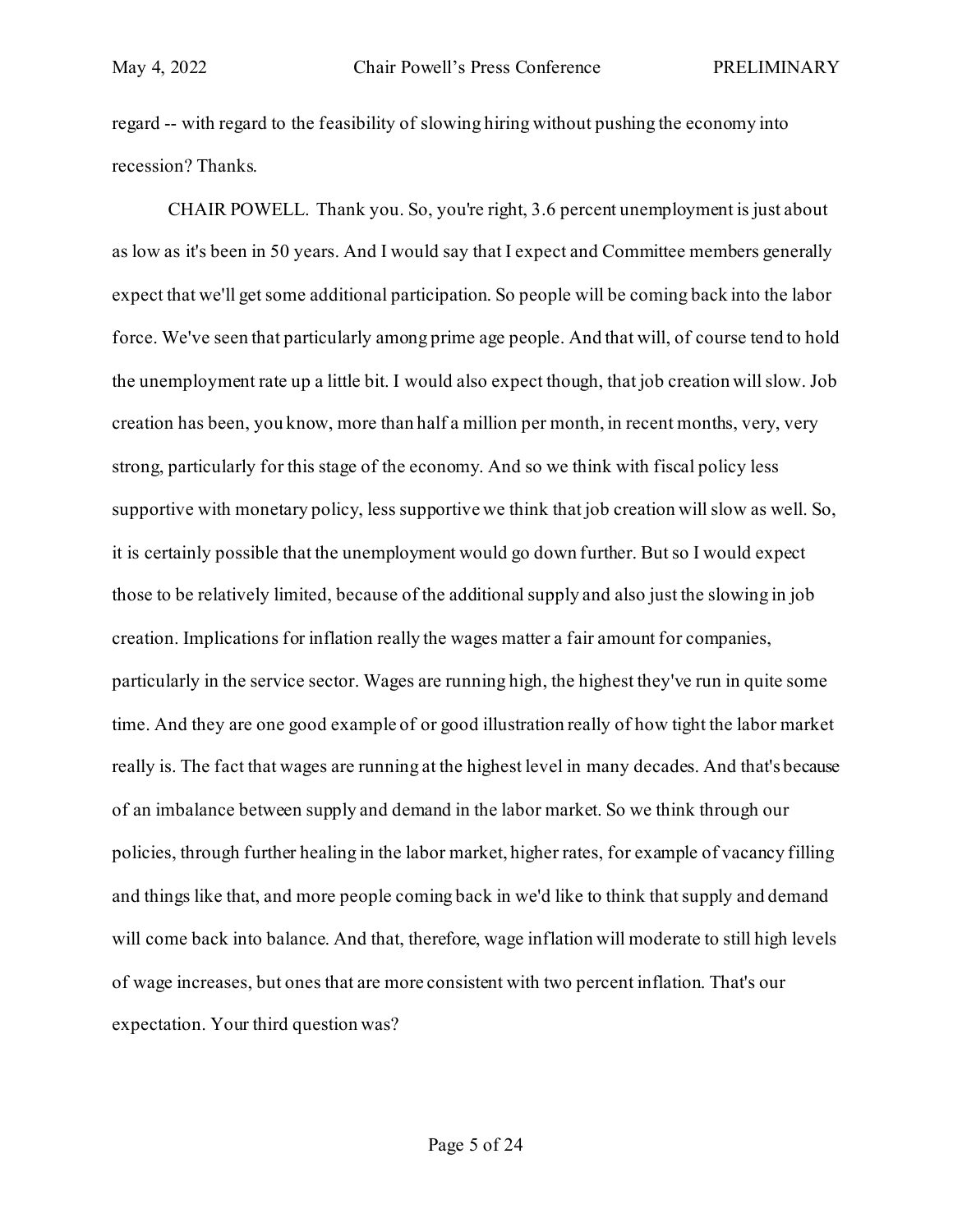NICK TIMIRAOS. Your level of confidence that you can slow hiring without pushing the economy into a downturn.

CHAIR POWELL. So I guess I would say it this way. There's a path. There's a path by which we would be able to have demand moderate in the labor market, and have, therefore have vacancies come down without unemployment going up, because vacancies are at such an extraordinarily high level. They're 1.9 vacancies for every unemployed person, 11 and a half million vacancies, six million unemployed people. So we haven't been in that place on the vacancy, you know, sort of the vacancy unemployed curve, the Beveridge curve. We haven't been at that sort of level of a ratio in the modern era. So in principle, it seems as though by moderating demand, we could see vacancies come down. And as a result, and they could come down fairly significantly. And I think put supply and demand at least closer together than they are. And that that would, that would give us a chance to have lower, good to get inflation down, get wages down, and get inflation down without having to slow the economy and have a recession and have unemployment rise materially. So there's a path to that. Now, I would say I think we have a good chance to have a soft or softish landing or outcome, if you will. I'll give you a couple of reasons for that. One is households and businesses are in very strong financial shape. You're looking at, you know, excess savings on balance sheets, excess in the sense that they're substantially larger than the prior trend. Businesses are in good financial shape. The labor market is, as I mentioned, very, very strong. And so it doesn't seem to be anywhere close to a downturn. therefore the economy is strong, and is well positioned to handle tighter monetary policy. So, but I'll say I do expect that this will be very challenging, it's not going to be easy. And it may well depend, of course on events that are not in our under our control. But our job is to use our tools to try to achieve that outcome. And that's what we're going to do.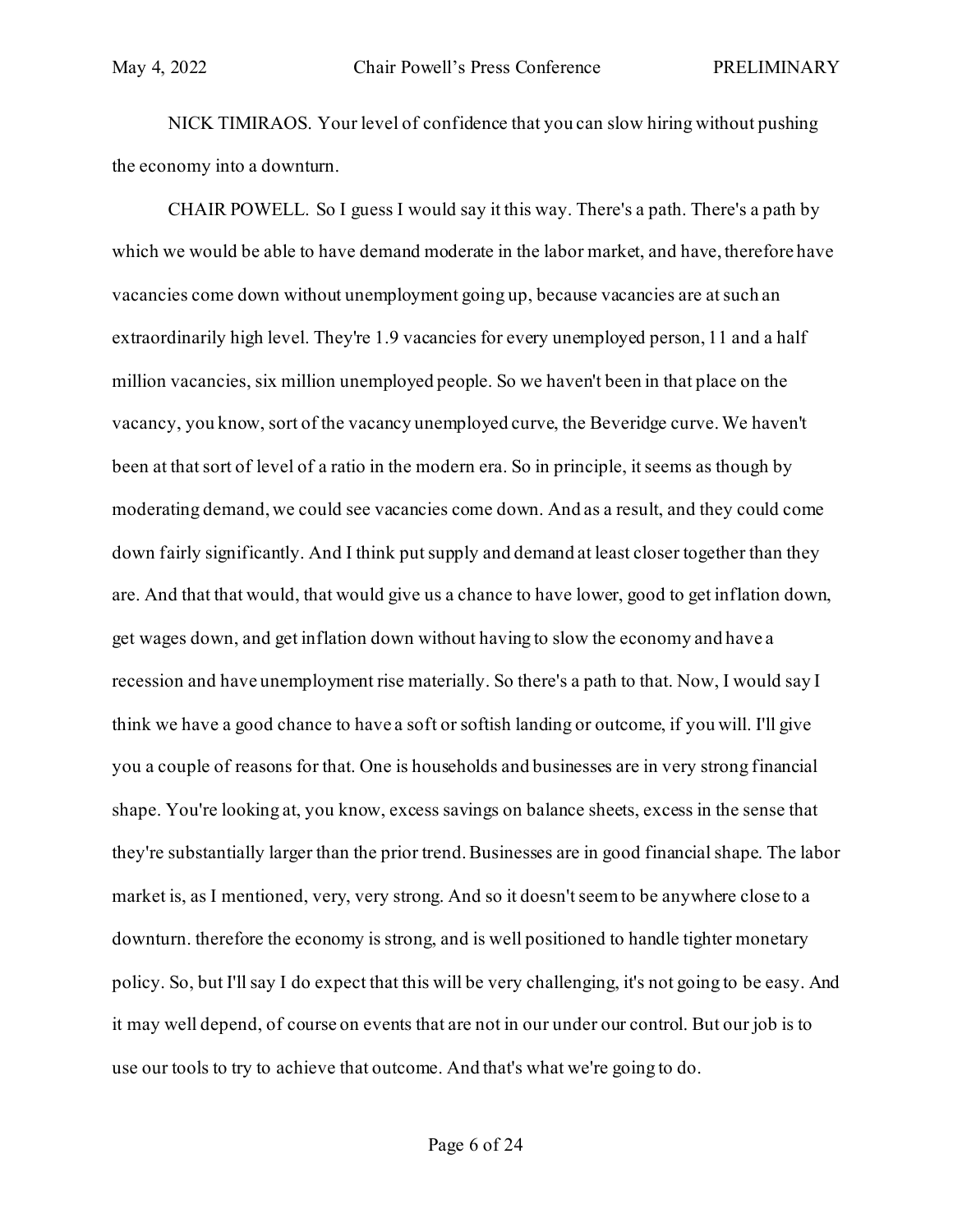MICHELLE SMITH. Steve.

STEVE LIESMAN. Steve Liesman, CNBC. Thanks for taking my question, Mr. Chairman. You talked about using 50 basis point rate hikes or the possibility of them in coming meetings. Might there be something larger than 50? Is 75 or a percentage point possible? And perhaps you could walk us through your calibration? Why one month should or one meeting should we expect a 50? Why something bigger? Why something smaller? What is the reasoning for the level of the amount of tightening? Thank you.

CHAIR POWELL. Sure. So 75 basis point increase is not something the committee is actively considering. What we are doing is we raised 50 basis points today. And we said that, again, assuming that economic and financial conditions evolve in ways that are consistent with our expectations, there's a broad sense on the committee that additional 50 basis increases should be on, 50 basis points should be on the table for the next couple of meetings. So we're going to make those decisions at the meetings, of course, and we'll be paying close attention to the incoming data and the evolving outlook, as well as to financial conditions. And finally, of course, we will be communicating to the public about what our expectations will be as they evolve. So the test is really just as I laid it out, economic and financial conditions evolving broadly in line with expectations. And, you know, I think expectations are that we'll start to see inflation, you know, flattening out. And not necessarily declining it but we'll see more evidence. We've seen some evidence that core PCE inflation is perhaps either reaching a peak or flattening out. We want to know, we'll want to know more than just some evidence. We'll want to really feel like we're making some progress there. And but I mean, I -- we're going to make these decisions, and there'll be a lot more information. I just think we want to see that information as we get there. It's a very difficult environment to try to give forward guidance, 60, 90 days in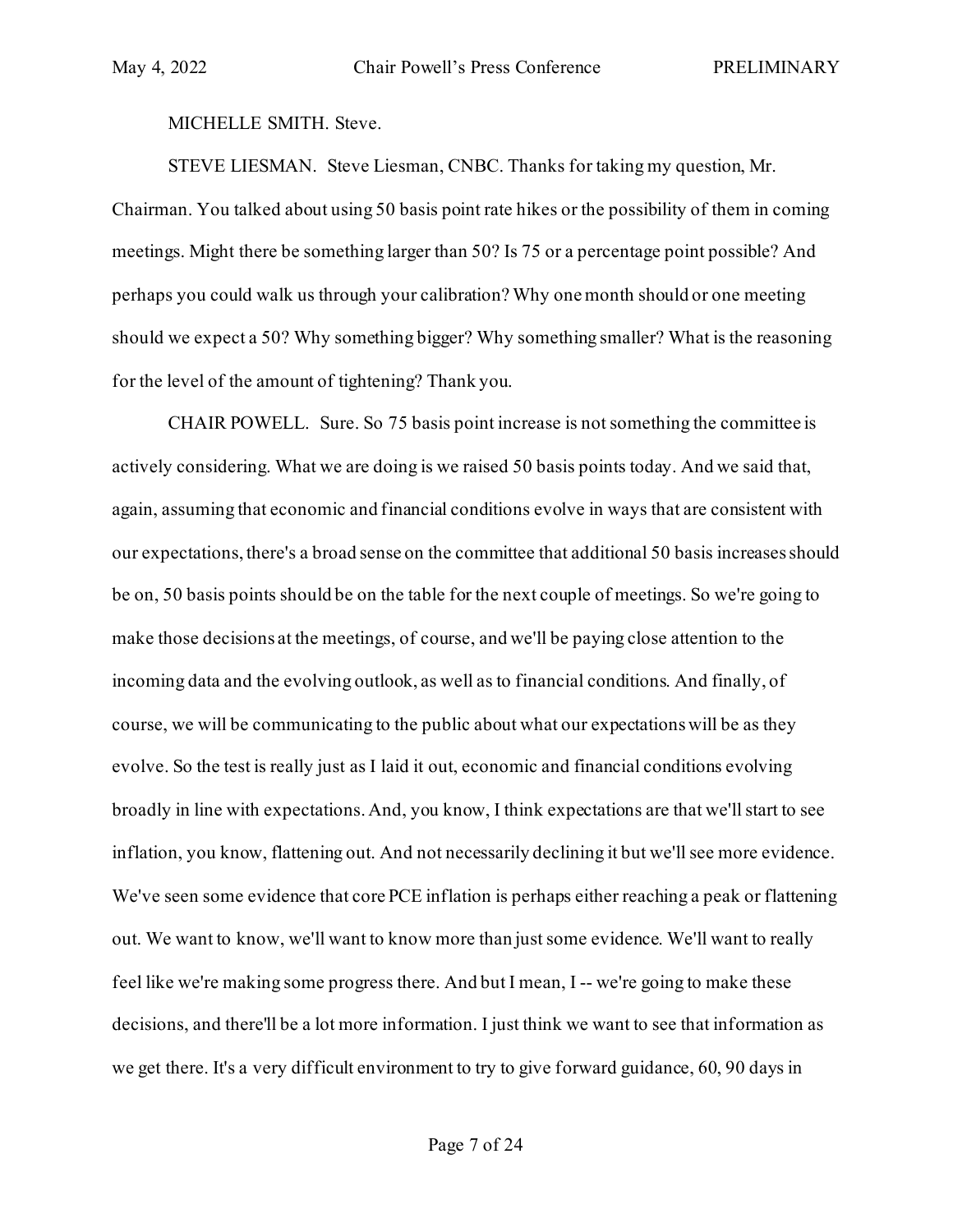advance. There are so many things that can happen in the economy and around the world. So, you know, we're leaving ourselves room to look at the data and make a decision as we get there.

STEVE LIESMAN. I'm sorry, but if inflation is lower one month and the unemployment rate higher, would that be something that we would calibrate towards a lower increase in the in the funds rate?

CHAIR POWELL. I don't think the one month, one month is not, no. No. One month reading would not -- doesn't tell us much. You know, we'd want to see evidence that inflation is moving in a direction that gives us more comfort. As I said, we've got two months now where core inflation is, is a little lower, but we're not looking at that as a reason to take some comfort. You know, I think we need to -- we need to really see that our expectation is being fulfilled. Inflation, in fact, is under control, and starting to come down. But again, it's not like we would stop. We would just go back to 25 basis point increases. It'll be a judgment call when these meetings arrive. But my, again, our expectation is, if we see what we expect to see, then we would have 50 basis point increases on the table the next two meetings.

MICHELLE SMITH. Okay. Let's go to Colby.

COLBY SMITH. Thank you. Colby Smith from the Financial Times. Given the expectation that inflation will remain well above the Fed's target at year end, what constitutes a neutral policy setting in terms of the fed funds rate? And to what extent is it appropriate for policy to move beyond that level at some point this year?

CHAIR POWELL. So, neutral. When we talk about the neutral rate, we're really talking about the rate that neither pushes economic activity higher, nor slows it down. So it's a concept really. It's not something we can identify with any precision. So we estimate it within broad bands of uncertainty. And the current estimates on the Committee are sort of two to three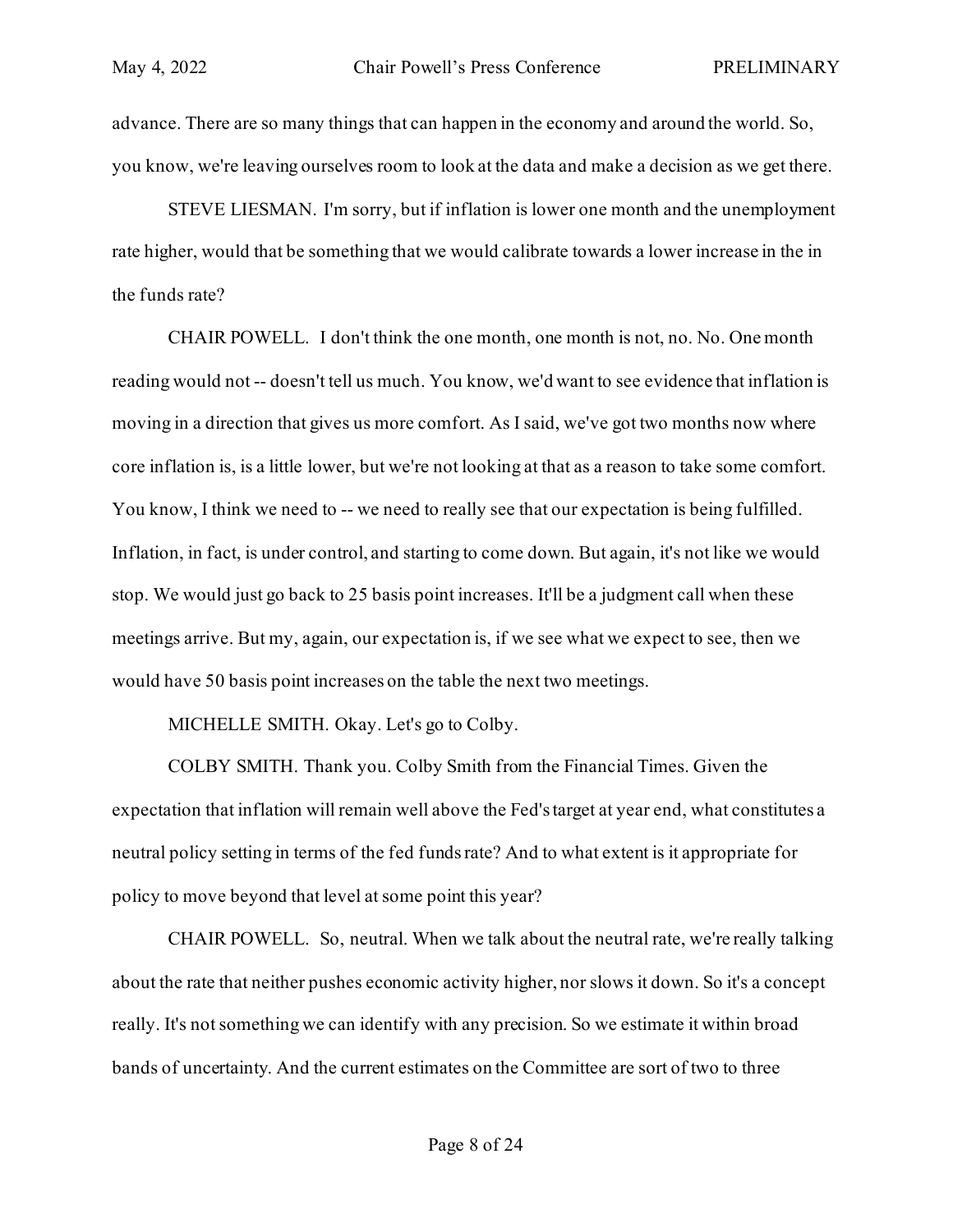percent. And also, that's a longer-run estimate. That's an estimate for an economy that's at full employment and two percent inflation. So really the way, really what we're doing is we are - we're raising rates expeditiously to the -- what we see as the broad range of plausible levels of neutral. But we know that there's not a bright line drawn on the road that tells us when we get there. So we're going to be looking at financial conditions, right. Our policy affects financial conditions and financial conditions affect the economy. So we're going to be looking at the effect of our policy moves on financial conditions. Are they tightening appropriately? And then we're going to be looking at the effects on the economy. And we're going to be making a judgment about whether we've done enough to get us on a path to restore price stability. It's that. So if that path happens to evolve levels that are higher than estimates of neutral, then we will not hesitate to go to those levels. We won't. But again, it's it there's a there's a sort of false precision in the discussion that we as policymakers don't really feel. You know, you're going to raise rates, and you're going to be kind of inquiring how that is affecting the economy through financial conditions. And of course, if higher rates are required then we won't hesitate to deliver them.

MICHELLE SMITH. Neil.

NEIL IRWIN. Thanks Chair Powell. Neil Irwin with Axios. Do you see evidence that inflationary psychology is changing that -- in areas like workers wage demands, businesses willingness to raise prices? Do you see evidence that there is a psychological shift going on inflation? Thanks.

CHAIR POWELL. We don't really see strong evidence of that yet, but that does not in any way make us comfortable. I think if you see, look at short term inflation expectations, they're quite elevated. And you can look at that and say, well, that's because people expect inflation to come down. And in fact, inflation expectations come down fairly sharply. Longer term inflation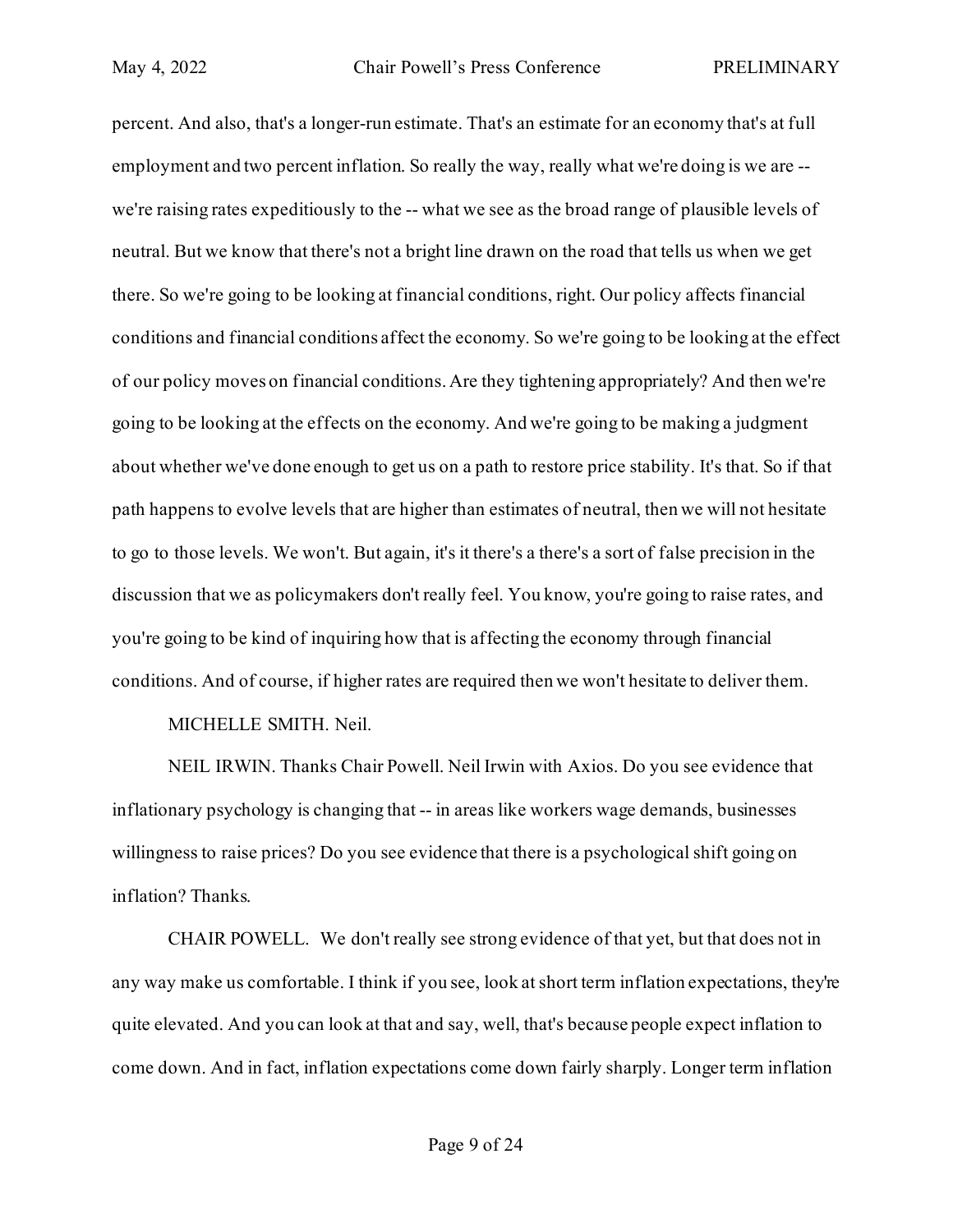expectations are, have been reasonably stable, but have moved up to but only two levels where they were in 2014, by some measures. So, you can look at that. And I think that's a fair description of the picture. But it's really about the risks. We don't see a wage price spiral. We see that companies have the ability to raise prices, and they're doing that, but there have been price shocks. So I just think it takes you back to the basic point was that we know we need to expeditiously move our policy rate up to ranges of more normal neutral levels. And we need to look around and keep going if we don't see that financial conditions have tightened adequately, or that the economy is behaving in ways that suggests that we that we're not where we need to be. So again, you don't see those things yet. But I would say there's no basis for feeling comfortable about that. It's a risk that we simply can't -- we can't run that risk. We can't allow a wage price spiral to happen. And we can't allow inflation expectations to become unanchored. It's just something that we can't allow to happen. And so we'll look at it that way.

MICHELLE SMITH. Jeanna.

JEANNA SMIALEK. Great. Thanks, Chair Powell. Jeanna Smialek with the New York Times. You mentioned in the statement, both the upside risks to inflation from Russia and China. Obviously, those are very much supply shocks rather than demand side. And I wonder what you meant to convey by adding them. I wonder what you meant to convey by adding those?

CHAIR POWELL. Well. So we -- our tools don't really work on supply shocks. Our tools work on demand. And to the extent we can affect really oil prices, or other commodity prices, or food prices and things like that, so we can't affect those. But there's a job to do on demand. And that you can see that in the labor market where demand is substantially in excess of supply of workers. And you can see it in the product markets as well. But I guess I'm just pointing out that a couple of things. For both the situation in Ukraine and the situation in China, they're likely to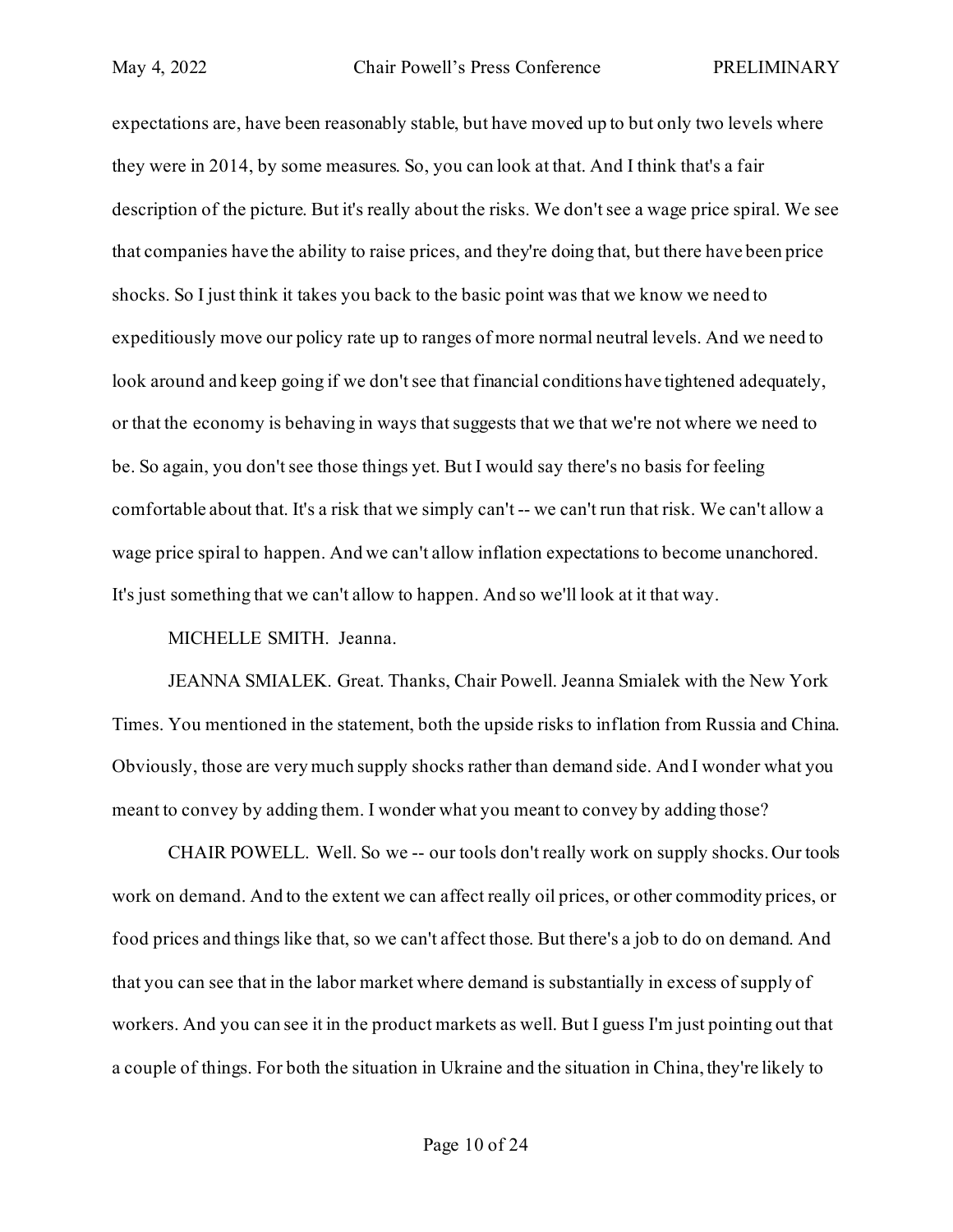both add to headline inflation. And people are going to be suffering from that, you know. People don't, people almost suffer more from food and energy shocks then, but even though they don't actually tell us much about the future path. So the second thing is that they're both capable of preventing further progress in supply chain, in supply, chains healing. And so or even making supply chains temporarily worse. So they're not, they're going to weigh on the process of supply, of global supply chain healing, which is going to affect broader inflation, too. So they're in a way there two further negative shocks that have hit really in the last, you know, 60 days, 90 days.

MICHELLE SMITH. Victoria.

VICTORIA GUIDA. Hi. Victoria Guida from Politico. I want to follow up on that, because you all have obviously highlighted that there are both supply and demand issues at play and inflation. And I'm just wondering, you know, if these supply chain issues continue because of Russia, because of China, or just because these things take a while to work out. Does getting back down to your two percent mandate require that the supply chain issues get resolved, since you can only handle the demand side, as you said? Or will you have to crimp demand maybe even further if the supply chain issues don't resolve themselves in order to try and get inflation back down to where you want it to be?

CHAIR POWELL. So, you know, I'll just say for now, we're focused on doing the job we need to do on demand, and there's plenty to be done there. Again, if you look at it's essentially almost two to one vacant job vacancies to unemployed people. There's a lot of excess demand. They're more than five million more employed plus job openings than there are the size of the labor force. So there's an imbalance there that will, that we have to do our work on. A very difficult situation. If you can't, you know, you would look at core inflation, which wouldn't include the commodity price shocks. And, you know, we would -- that's one of the reasons we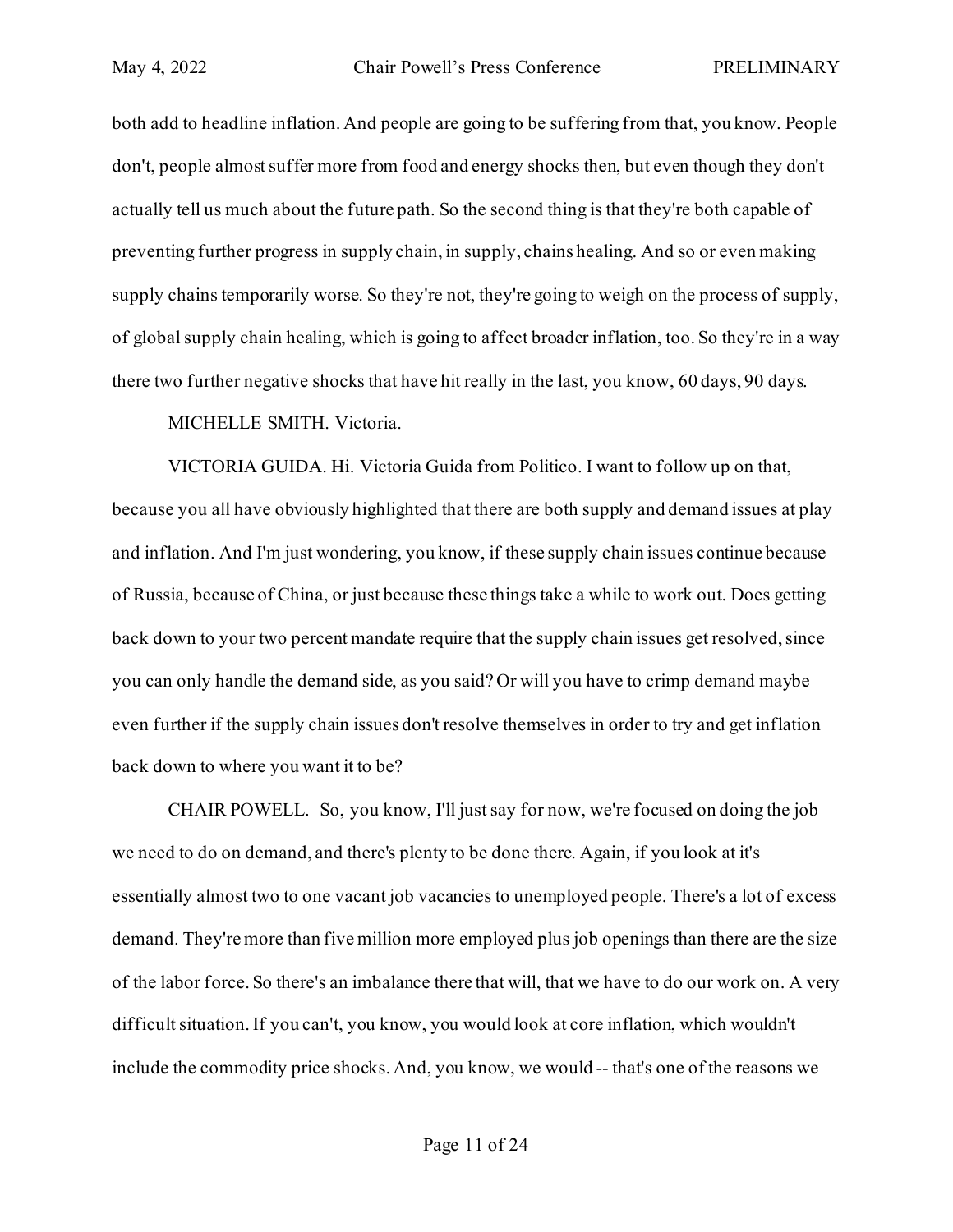would tend to focus on that, because we can have more of an effect on that, but would be a very difficult situation. I mean, we have to be sure that inflation expectations remain anchored. And I mean, that's part of our job, too, so we'd be watching that carefully. And that does -- it puts any central bank in a very difficult situation.

MICHELLE SMITH. Howard.

HOWARD SCHNEIDER. Oh, Howard Schneider with Reuters. And thanks, and nice to be back. So the two questions. One quick one. You cited the 1.9 to 1 figure. So often now, I got to ask you what would be a good figure there? What would you like to see that come down to, to think that you're in sort of a non-inflationary vacancy to unemployed rate? And secondly, on help from inflation, how much are you counting on wealth effects through a stock market channels? Equity markets broadly down quite a bit since late fall, first of the year, how are you mapping that into household consumption? Have they come down enough? Do you need another leg down in equity values to think that households are going to stop spending at the rate we need them to stop spending?

CHAIR POWELL. Okay, so in terms of the vacancy sign unemployment ratio, we don't have a goal in mind. There's no specific number that we're saying we got to get to that. It's really you've got to get to a place where the labor market appears to be more in balance. And that depends not only on the level of those things, it also it depends on how well the matching function in the labor markets are working. Because, you know, the longer these expansions go on, you can get very efficient with all of that, and the Beveridge curve shifts out. And that also tends to, you know, to help. So there isn't a specific number. I will say we were, you know, I think I think when we got to one to one, in the, you know, in the late teens, we thought that was a pretty good number. But again, we're not shooting for any particular number. What we'd like to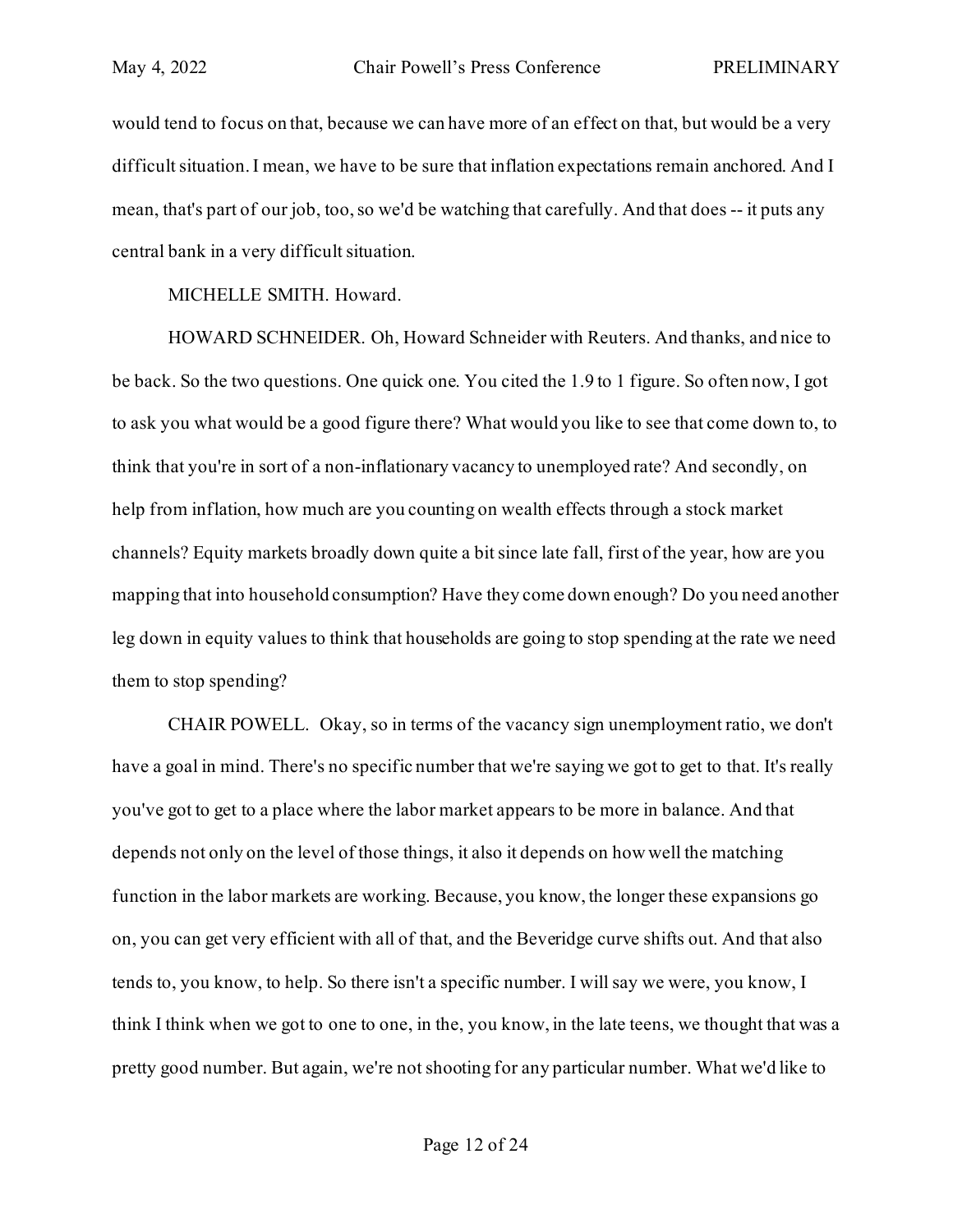see is progress, but we're not really looking at that. That's not, that's an intermediate variable. We're looking at wages and we're looking at ultimately inflation. So, you know, there are a bunch of channels through which policy works. You can think of it as, you know, interest sensitive spending, and then you can think of another big one as asset values broadly. And, you know, they're big models with a lot of, you know, a lot of difference channels that are related to that. You know, we don't we don't focus on any one market, the equity market or the housing market or we focus on financial conditions broadly. So we wouldn't be targeting any one market as you suggest for going up or down, or taking a view on whether it's at a good level or a bad level. We just would be looking at very broad measures of financial conditions, all the different financial conditions, indexes, for example, which include equity. But they also include debt and other many other things, credit spreads things like that too.

MICHELLE SMITH. Rachel.

RACHEL SIEGEL. Hi, Chair Powell. Rachel Siegel here from The Washington Post. To follow up from your message from the very beginning, what is your message to the American people about when they will start to feel the effects of say a 50 basis point rate hikes or multiple hikes? How do you explain to them what that does to their grocery bill, or their rent, or their gas bill? Thank you.

CHAIR POWELL. So first, the first thing to say is that we understand, and some of us are old enough to have lived through high inflation and many aren't. But it's very unpleasant. It's just something people don't, when they experience it, for the first time, you're paying more for the same thing. If you're a normal economic person, then you're probably don't have that much extra, you know, to spend. And it's immediately hitting, your spending on groceries on, you know, on gasoline, on energy and things like that. So we understand the pain involved. So how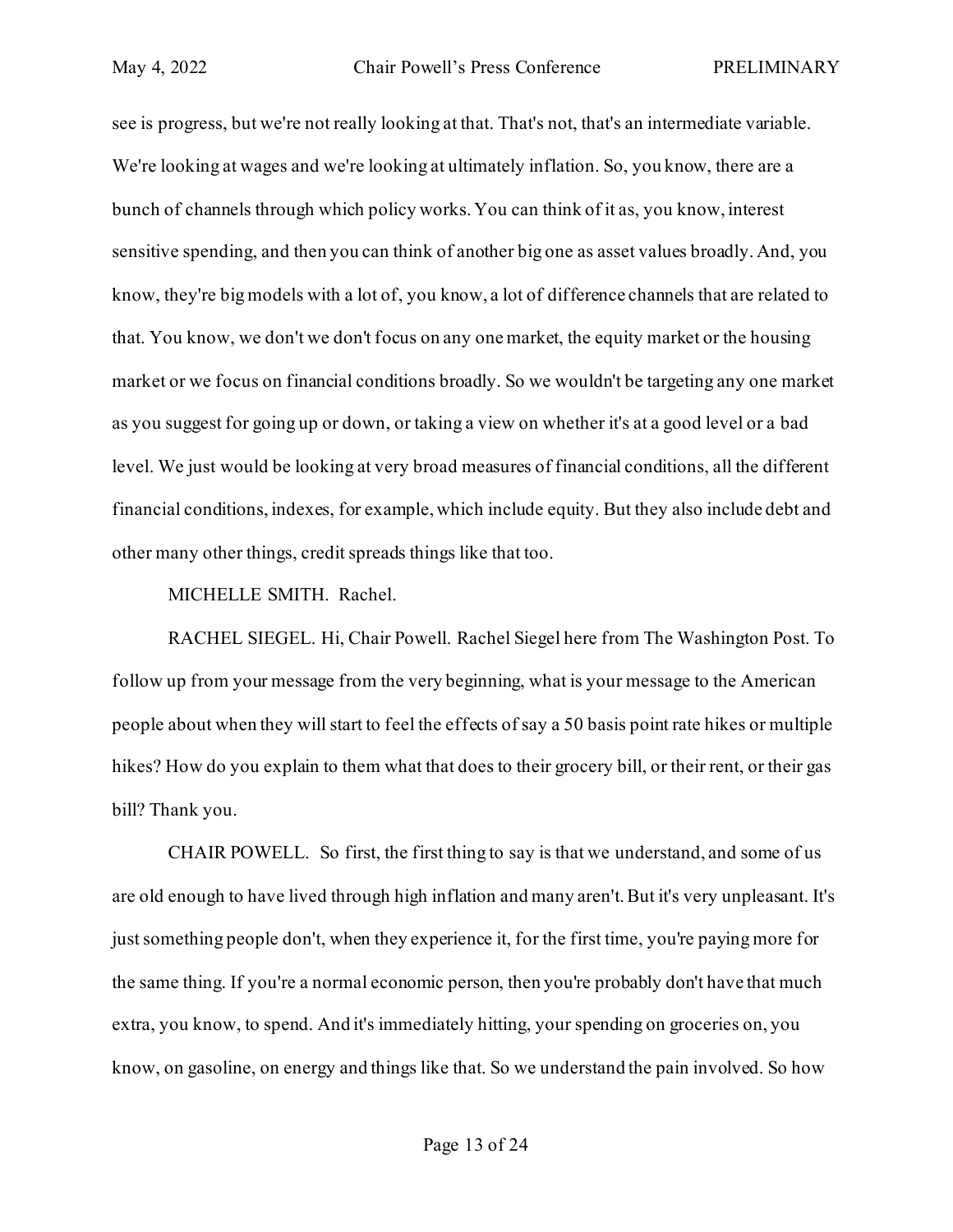do you get out of that? And the -- it's our job to make sure that inflation of that unpleasant high nature doesn't get entrenched in the economy. That's what we're here for. One of the main things we're here for. Perhaps the most fundamental thing we're here for. And the way we do that is we try to get supply and demand back in sync with each other, out of imbalance, back in balance, so that the economy is under less stress and inflation will go down. Now, the process of getting there involves higher rates, so higher mortgage rates, higher borrowing rates, and things like that. So it's not going to be pleasant either. But in the end, everyone is better off. Everyone, particularly people on fixed incomes, and at the lower part of the income distribution are better off with stable prices. And so we need to do everything we can to restore stable prices. We'll do it as quickly and effectively as we can. We think we have a good chance to do it without significant increase in unemployment or, you know, really sharp slowdown. But ultimately, we think about the medium and longer term, and everyone will be better off if we can get this job done the sooner the better.

MICHELLE SMITH. Thank you. Edward.

EDWARD LAWRENCE. Thank you, Chair Powell. Edward Lawrence with the Fox Business Network. So you've talked in the past about consumer spending and how that's driving - - drives the economy. Are you concerned with this high level of inflation that the consumer will stop spending pushing us into and what's the level of your concern pushing us into a recession?

CHAIR POWELL. So the economy is doing fairly well. It's -- we expect growth to be solid this year. And we see, you know, household spending and business investment as fairly strong. And even in the first quarter, which was relatively slow on some other fronts. So in the labor market, if you look at the labor market for people who are out of work and looking, there are lots of job opportunities for wages are moving up and at rates that haven't been seen in quite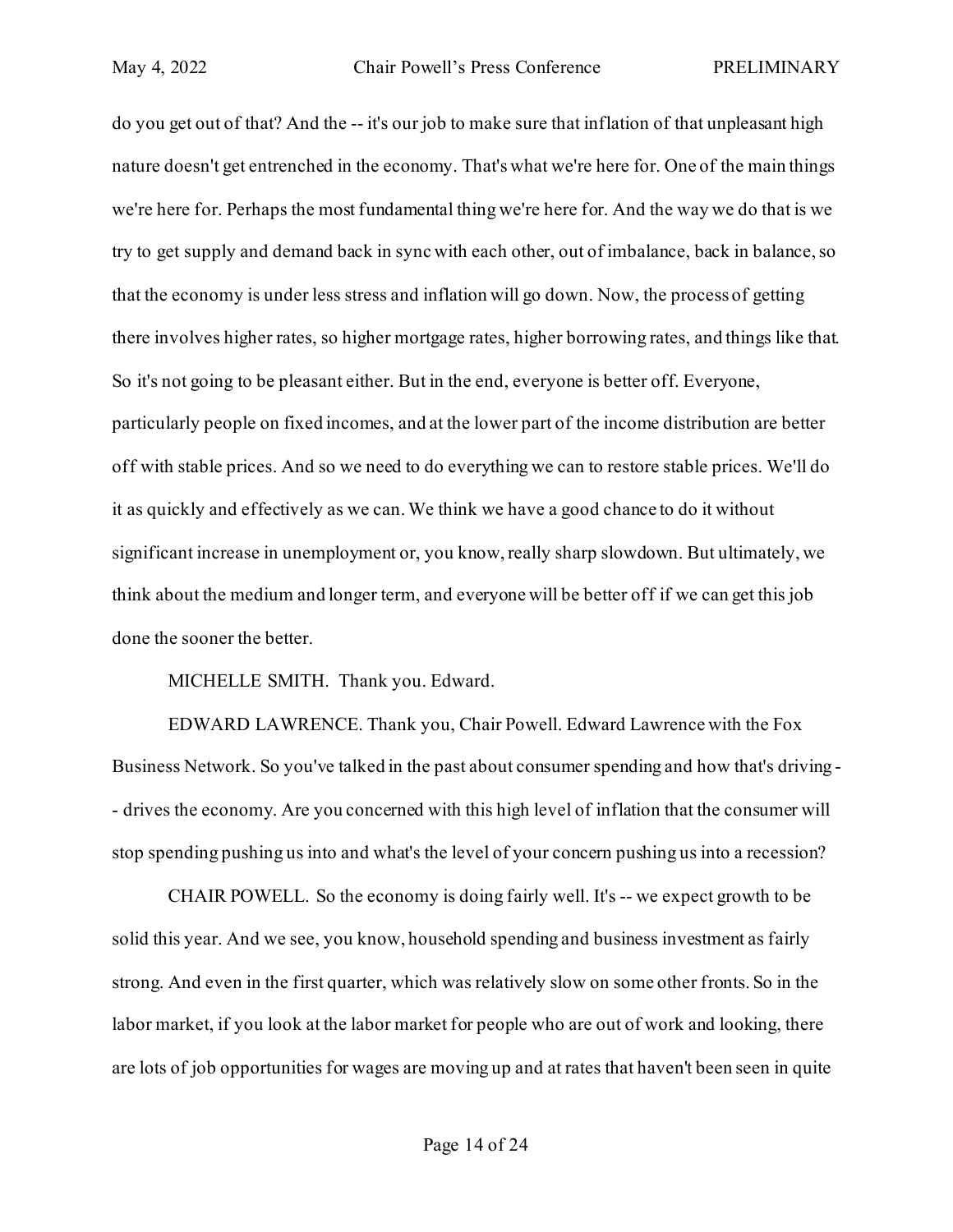a long time. So it's a very -- it's a good time to be a worker looking to, you know, either change jobs or get a wage increase in your current job. So it's a strong economy and nothing about it suggests that it's close to or vulnerable to a recession. Now, of course, given events around the world, and fading fiscal policy effects and higher rates, you could see some slower economic activity. Certainly it will not be -- last year was an extraordinarily strong growth year as we recovered from the pandemic, as I mentioned, growth over five percent. But most forecasters have growth this year at, you know, at a solid pace above two percent.

EDWARD LAWRENCE. But we've talked with economists who have advised democrats and republican presidents who both said that the Fed is so far behind the curve on inflation that a recession is inevitable.

CHAIR POWELL. So and as I said, I think we have a good chance to restore price stability without a recession, without, you know, a severe downturn without materially high, higher unemployment. And I mentioned the reasons for that. So I see a strong economy now. I see a very strong labor market for example. Businesses can't find the people to hire, they can't find them. So typically in a recession, you would have unemployment. Now you have surplus demand. So there should be room in principle, to reduce that surplus demand without putting people out of work.The issue will come that we don't have precision surgical tools. We have essentially interest rates, the balance sheet, and forward guidance, and they're famously blunt tools. They're not capable of surgical precision. So I would agree. No one thinks this will be easy. No one thinks it's straightforward, but there is certainly a plausible path to this, and I do think there, we've got a good chance to do that. And, you know, our job is not to rate the chances, it is to try to achieve it. So that's what we're doing. There are a range of opinions, though, and that's only appropriate.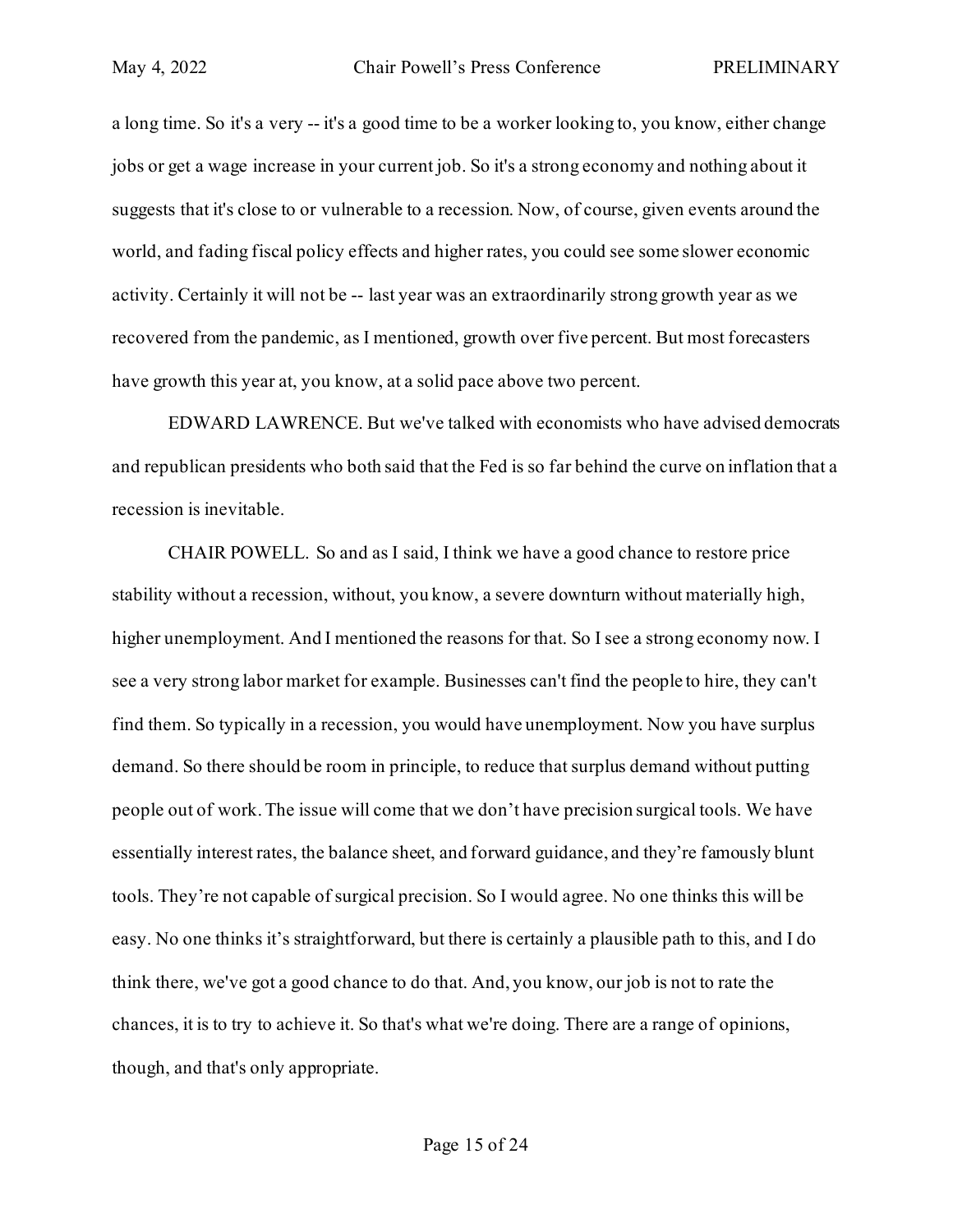MICHELLE SMITH. Steve Dorsey.

STEVE DORSEY. Thanks, Steve Dorsey, CBS. You mentioned earlier just now, fading fiscal policy. Do you feel that the Fed has been supported enough from policies at the White House and in Congress in combating inflation?

CHAIR POWELL. You know, it's really the Fed that has responsibility for price stability. And we, you know, we take whatever arrives at the Fed in terms of fiscal activity, we take it as a given and we don't evaluate it, we don't, it's not our job, really. We don't have an oversight function there. And we look at it as our job to what given all the factors that are happening to try to sustain maximum employment and price stability. So if Congress or the administration has ways to help with inflation, I would encourage that, but I'm not going to get into making recommendations or anything like that. It's not -- it's really not our role, we need to stay in our lane and do our job. When we get inflation back under control, then maybe I can, you know, give other people advice. Right now we need to focus on [laughs], just focus on doing our job. And I'll stick to that. Stick in our lane.

MICHELLE SMITH. Steve Matthews.

STEVE MATTHEWS. Steve Matthews with Bloomberg News. A number of your colleagues have said that rates will need to go above neutral into a restrictive territory to bring down inflation. One, do you agree with that? And two, you've recently spoken great praise of Paul Volcker, who had the courage to bring inflation down with recessions in the 1980s. And while it's certainly not your desire, the soft landing is the big hope of everyone, would this FOMC have the courage to endure recessions to bring inflation down if that were the only way necessary?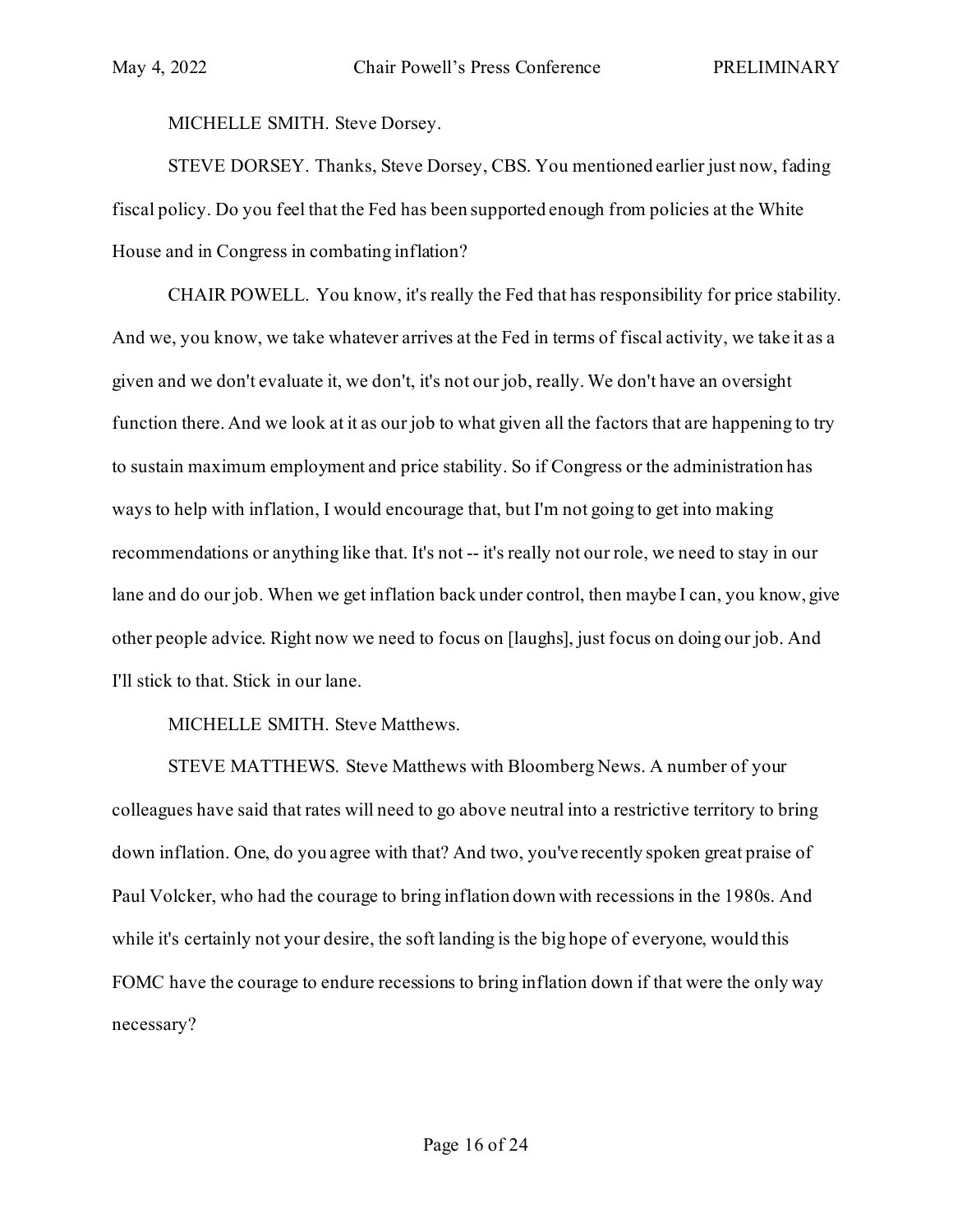CHAIR POWELL. So I think it's certainly possible that we'll need to move policy to levels that we see as restrictive as opposed to just neutral. We can't know that today. That decision is not in front of us today. If we do conclude that we need to do that, then we won't hesitate to do it. I'll say again, there's no bright line, you know, that you're stepping over. You're really looking at what our policy stance is, and what the market is forecasting for. You're looking at financial conditions, and how that's affecting the economy and making a judgment. You know, we won't be arguing about whose model of the neutral rate is better than the other one. It's much more about a practical application of our policy tools. And we're absolutely prepared to do that. It wouldn't hesitate if that's what is taken. So I am, of course, who isn't an admirer of Paul Volcker. I shouldn't be singled out in this respect. But I knew him just a little bit and have tremendous admiration for him. And I would phrase it this way. He had the courage to do what he thought was the right thing. That's what it was. It wasn't that he -- it wasn't a particular thing. It was that he always did, he always did what he thought was the right thing. If you read his last autobiography that really comes through. So that's the test is, it isn't will we do one particular thing. I would say, we do see though, we see restoring price stability as absolutely essential for the country in coming years. Without price stability the economy doesn't work for anybody, really. And so it's really essential, particularly for the labor market. If you think about it, like if you look at the last cycle, we had a very, very longest, longest expansion cycle in our recorded history. In the last two, three years, you've had the benefits of this tight labor market going to people in the lower quartiles. And it was, you know, racial wealth and income. Not wealth, but income gaps were coming down, wage gap. So it's a really great thing. We'd all love to get back to that place. But to get back to anything like that place, you need price stability. So we've been - - basically we've been hit by historically large inflationary shocks since the pandemic. It's not --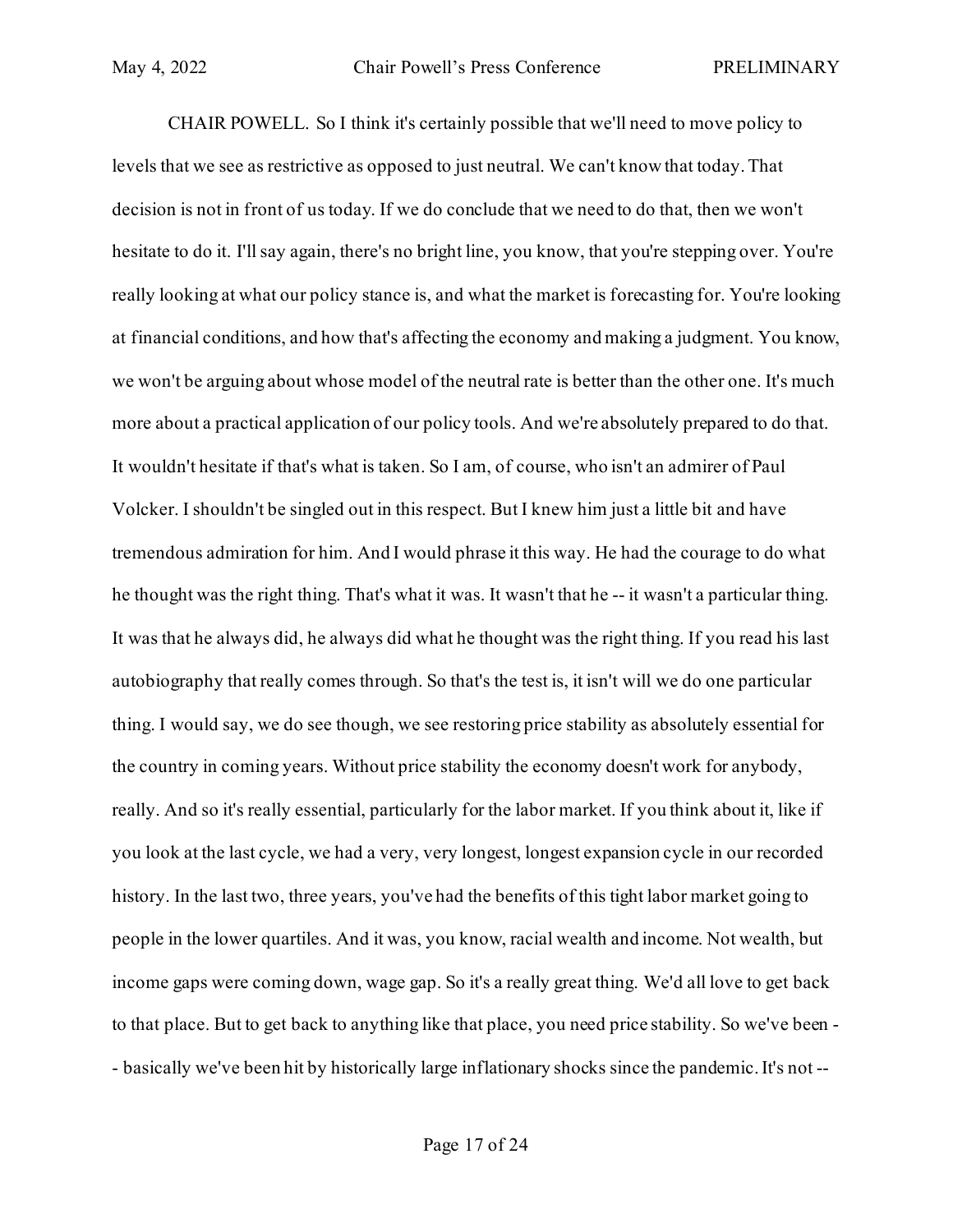this isn't anything like regular business. This is we have a pandemic, we have the highest unemployment, you know, in since the Depression. Then we have this outsize response from fiscal policy and monetary policy. Then we have inflation, then we have a war in Ukraine, which is cutting the commodity, you know, patch in half. And now we have the shutdowns in China. So it's has been a series of inflationary shocks that are really different from anything people have seen in 40 years. So we have to look through that and look at the economy that's coming out the other side. And we need to get, we need to somehow find price stability out of this. And it's obviously going to be very challenging, I think, because you do have, you know, numerous supply shocks, which are famously difficult to deal with. So, I guess that's how I think about it.

MICHELLE SMITH. Chris Rugaber.

CHRIS RUGABER: Thank you, Chris Rugaber, and Associated Press. Earlier, you just said that if necessary, I think were the words that you would, or if it if it turned out to be necessary, or you said it's possible that we'll need to move policy to restrictive levels. Given where inflation is, and the hot economy is, or certainly the hot labor market, as you described it, why still the hesitation? I mean, it shouldn't it be, what else do you need to see in order to determine that? Wouldn't the Fed naturally be looking to go to a restrictive level at this point? Thank you.

CHAIR POWELL. So I didn't, I said, necessary. I meant to say appropriate. We're not going to be erecting a high barrier for this. It's more if we think it's appropriate. You know, the point is, we're a very long way from neutral now. We're moving there expeditiously. And we'll continue to do so. And we don't have to make -- we can't make that decision really today. The decision for about how high to go, will get, will be on the table to be made when we reach neutral. And, you know, I expect we'll get there expeditiously, as I've mentioned. So it's not that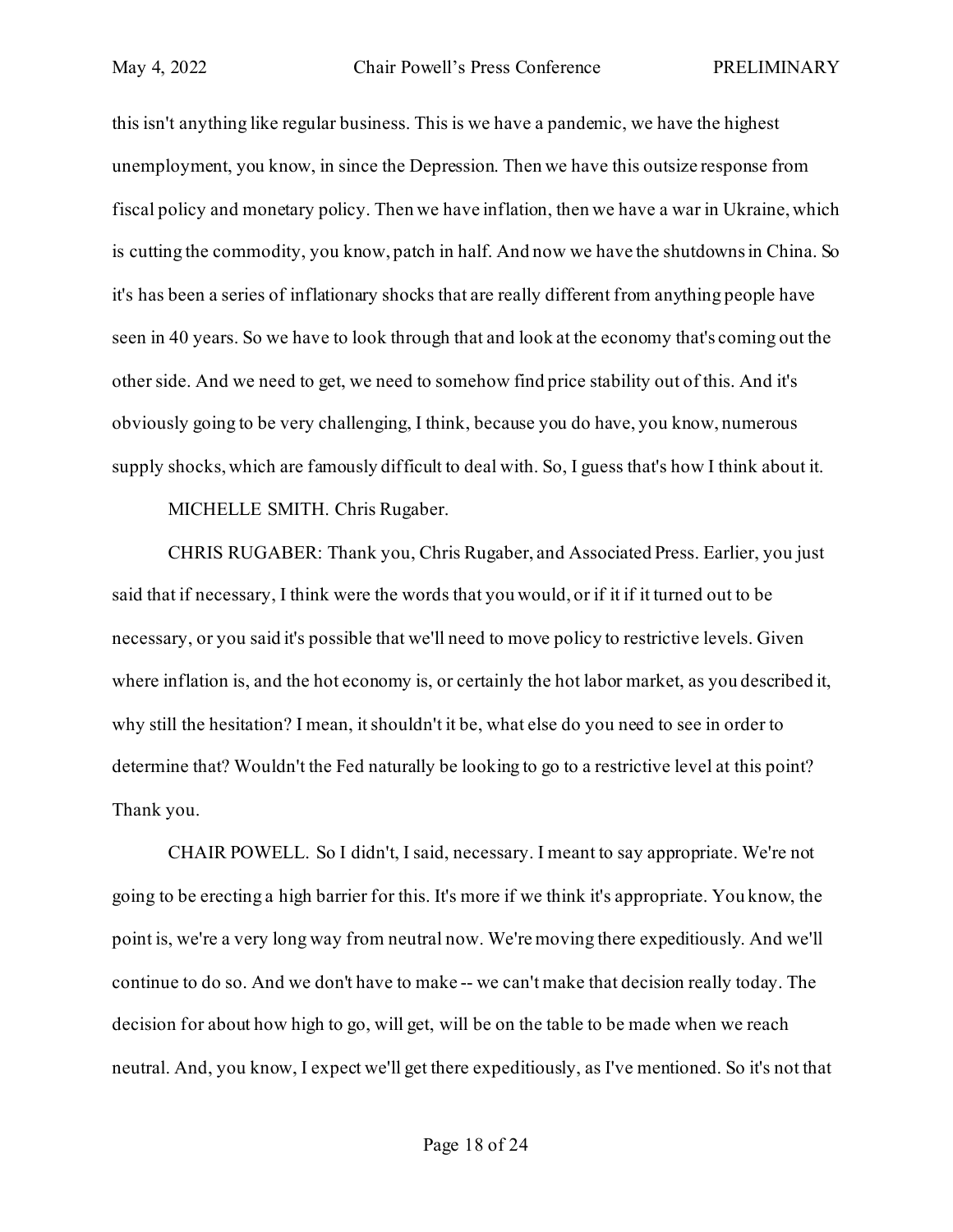we're not -- we don't want to make making that decision today wouldn't really mean anything. But I'll say again, if we if we do believe that it's appropriate to go to those levels, we won't hesitate.

MICHELLE SMITH. Michael McKee.

MICHAEL MCKEE. Mike McKee from Bloomberg Television and Radio. The balance sheet, why did you decide to wait until June 1st to begin letting securities roll off and not start immediately start in the middle of this month say? And do you have another, a newer or a better estimate for the monetary policy impact of letting the balance sheet decline? And then finally, I'm just curious why you felt the need to address the American people at the top of your remarks? Are you concerned about Fed credibility with the American people?

CHAIR POWELL. So why June 1, it was just pick a date, you know, and that happens to be that happened to be the date that we picked. It was nothing magic about it. You know, it's not going to have any macroeconomic significance over time. We just picked that. Sometimes we publish these calendars on the first day of the month and that's what we're doing. I wouldn't read anything into it. In terms of the effect, I mean, I would just stress how uncertain the effect is of shrinking the balance sheet. You know, we, you -- we run these models, and everyone does in this field, and make estimates of what will be the -- how do you measure, you know, a certain quantum of balance sheet shrinkage compared to quantitative easing? And, you know, these are very uncertain. I really can't be any clearer. There won't be any clearer. You know, people estimate that broadly on the path we're on, and this is -- this will be taken, probably too seriously. But sort of one quarter percent, one rate increase over the course of a year at this pace. But I would just say with very wide uncertainty bands, very wide. We don't really know, there are other estimates that are much smaller than that, by the way. And some of you may read about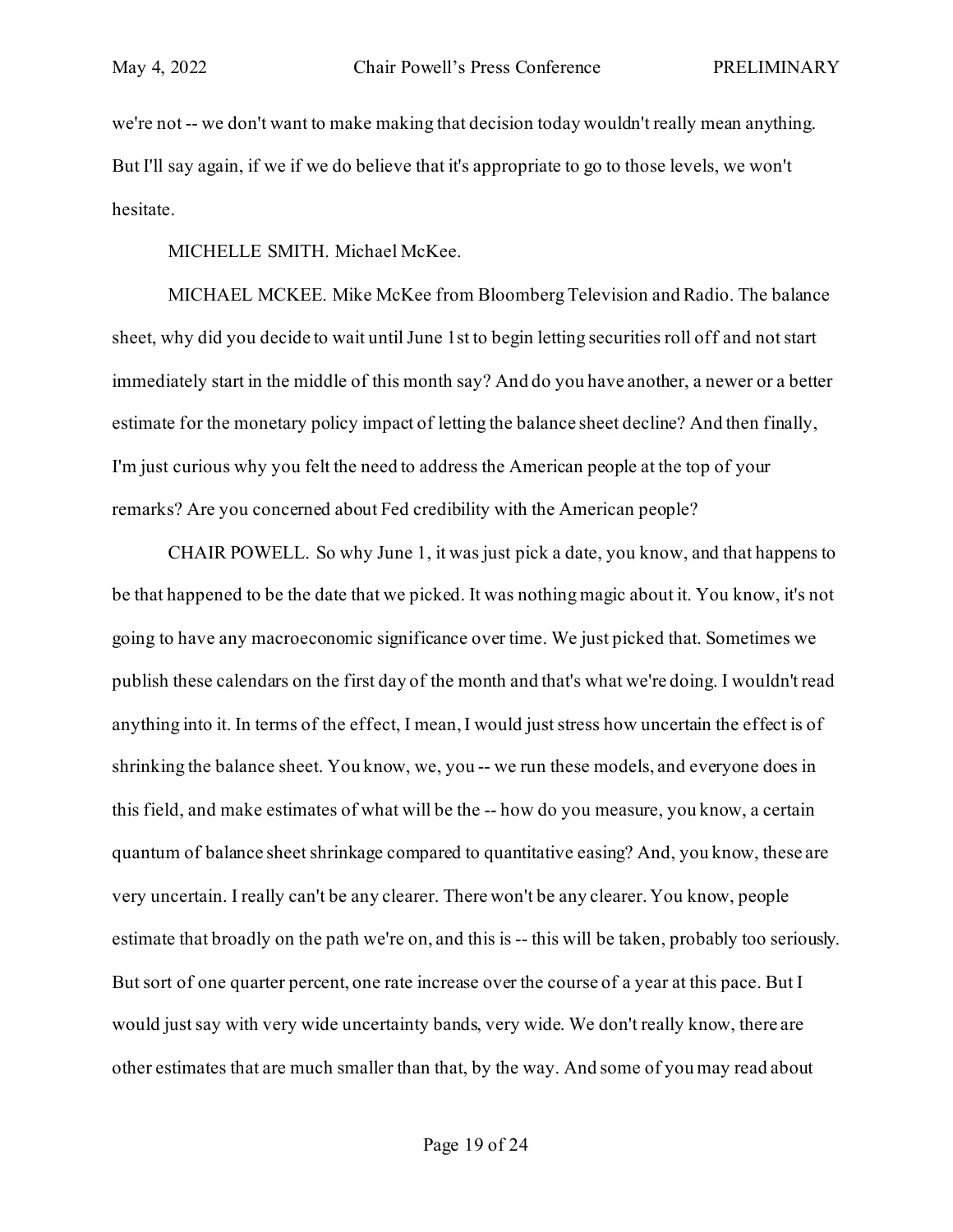that. That's kind of a mainstream estimate. We know that it does -- that it is part of returning to more normal and more neutral financial conditions. And, you know, our strategy is to set up a plan and have it operate. And really have, you know, have the interest rate be the active tool of monetary policy. In terms of speaking to the American people. So I feel like sometimes I just want to remind us really that that's who we work for, and that it's the -- it's inflation that people are feeling all over the country. And it's very important that they know that we know how painful it is, and that we are working hard on fixing it. I thought it was quite important to do that. And so that was really the thinking behind that.

MICHAEL MCKEE. Do you think the Fed has a credibility problem?

CHAIR POWELL. No, I don't. And a good example of why would be that, so in the fourth quarter of last year, as we started talking about tapering sooner and then raising rates this year. You saw financial markets reacting. You know, very appropriately. Not to bless any particular day's measure. But the way financial markets, you know, the forward rate curve has tightened in response to our guidance and our actions really amplifies our policy. I mean, its monetary policy is working through expectations now, to a very large extent. We've only done two rate increases. But if you look at financial conditions the two year is at 280 now. In September, I think it was at 20 basis points. And that's all through the economy. People are feeling those higher rates already. And we so that is -- that shows that the markets think that our forward guidance is credible. And I think that's -- we want to keep it that way.

MICHELLE SMITH. Scott Horsley. Okay. Brian Cheung.

BRIAN CHEUNG. Hi there. Brian Cheung with Yahoo Finance. To expand on Steve's question about Paul Volcker. There was also a great pain that came with that as well, higher interest rates, obviously affecting households and businesses. I'm wondering how you kind of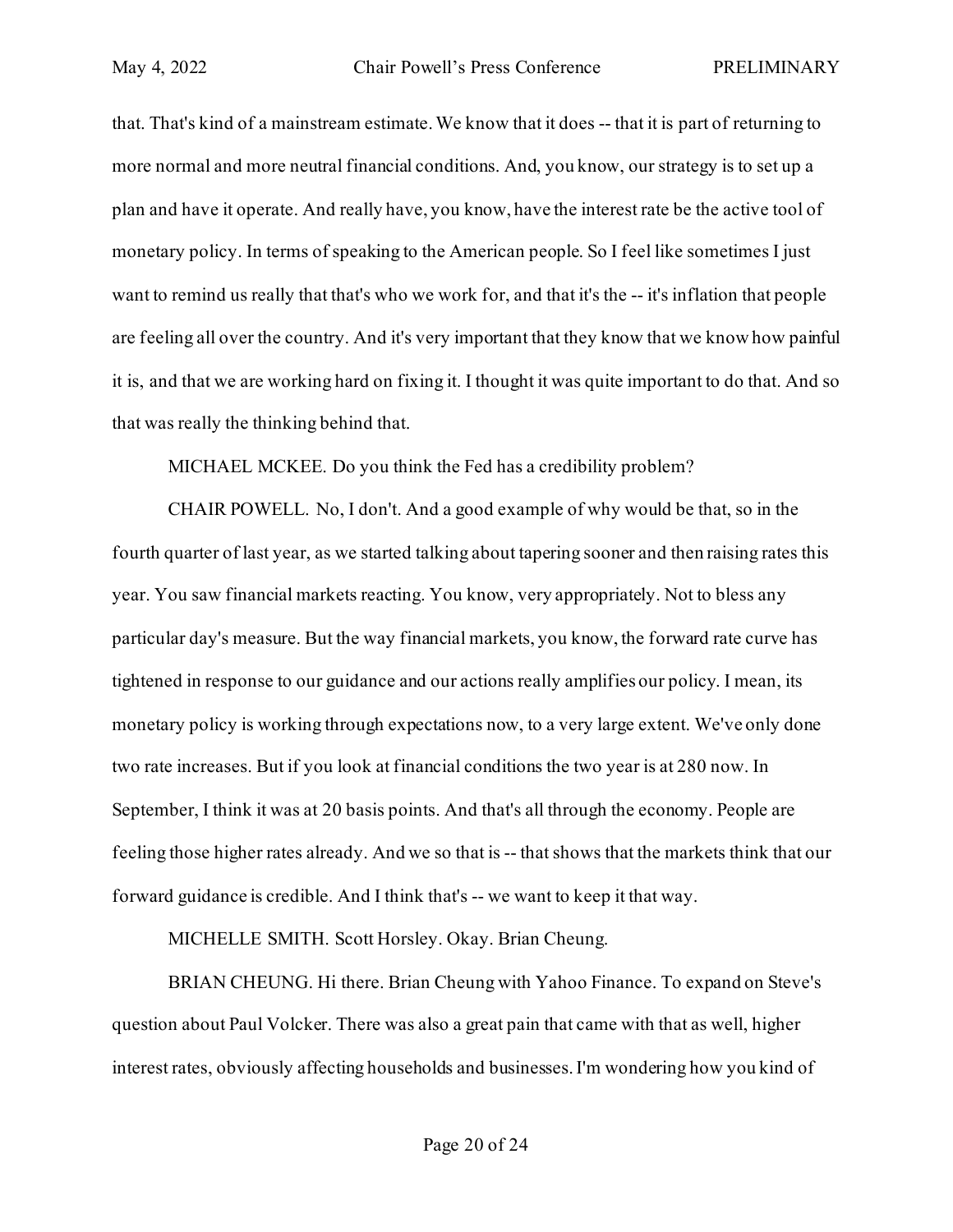square what might be demand disruption. Are you already seeing that. Is the idea here to incentivize a lack of spending, to decrease consumption, to perhaps table business investments. Is that essentially what's happening through this hiking cycle? Thanks.

CHAIR POWELL. Well, so as I mentioned, we're -- you can see places where the demand is substantially in excess of supply. And what you're seeing as a result of that is prices going up, and at unsustainable levels. Levels that are not consistent with two percent inflation. And so what our tools do is that as we raise interest rates, demand moderates, and it moves down. Interest rates, you know, businesses will invest a little bit less, less consumers will spend a little bit less. That's how it works. But ultimately, getting those, getting supply and demand back, you know, back in balance, is what gives us two percent inflation, which is what gives the economy a footing where people can lead successful economic lives and not worry about inflation. I mean, so, yes, there may be some pain associated with getting back to that. But, you know, the big pain is in not dealing over time, is in not dealing with inflation, and allowing it to become entrenched.

MICHELLE SMITH. Greg Robb.

GREG ROBB. Thank you. Thank you, Chair Powell. Greg Robb from MarketWatch. I was wondering if you could take a step back and talk about in March the dot plot had, you know, steady look like steady quarter point rate hikes, get the funds rate up to two percent at the end of the year. Now, where it seems like you're much more aggressive. So could you talk about the thinking that's behind that? Thank you.

CHAIR POWELL. So look, I think you've what you've seen is really, I would say last fall, in the middle of last fall, there was a time when our policy stance was still pretty much in sync with what the data were saying. If you remember, there were a couple of weak jobs reports.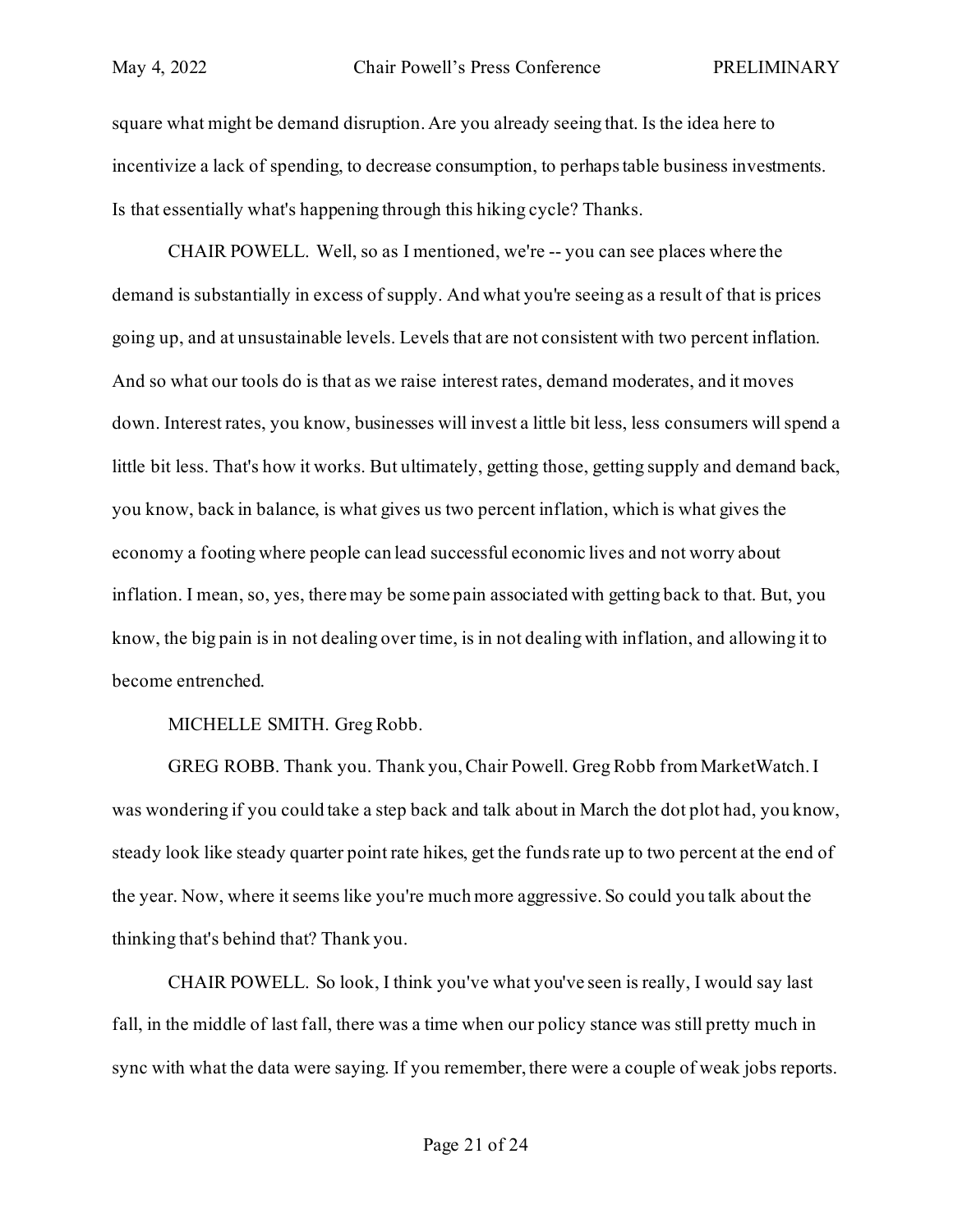And inflation had actually come, month by month, inflation had come down till September, a few months in a row stayed low. And then around the end of October, we got four, three or four really strong readings that just said, no, this is a much stronger economy. And by the way, then with the with the restatement of the jobs numbers, it looked like the job market was much more even and stronger in the second half of the year. But that hadn't happened yet. Anyway, we got an ECI reading, Employment Compensation Index, reading the Friday before the November meeting. Then we got a really strong jobs report, then we got a really high CPI report. And so I think it became clear to the Committee that we needed to adjust and adapt. And we have. Ever since then, really, ever since then, we've been adapting. We, you know, there were -- the Committee moved by the time of the December meeting to a median of three rate increases, then to a median of seven increases at the March meeting. And that process is going on. And it's clearly continuing. And that's why I say, and I actually mentioned this in at the March meeting that no one should look at any single SEP as sort of a real resting place for 90 days because we're in a fast evolving situation. And that's what's happened. You can see unanimous vote today, of course, and I told you the guidance that broad support on the Committee to have 50 basis point hikes on the table at the next couple of meetings. So you're right. And by the way other forecasters have been doing the same thing. And it's just us adapting to the data and to the situation and using our tools to deal with it.

MICHELLE SMITH. Thanks. We'll go to Nancy for the last question.

NANCY MARSHALL-GENZER. Hi, Nancy Marshall-Genzer with Marketplace. Chair Powell, I want to ask how you're able to balance your dual mandate, stable prices, and maximum employment, especially when the unemployment rate for black workers is still roughly double roughly twice the rate for white workers.